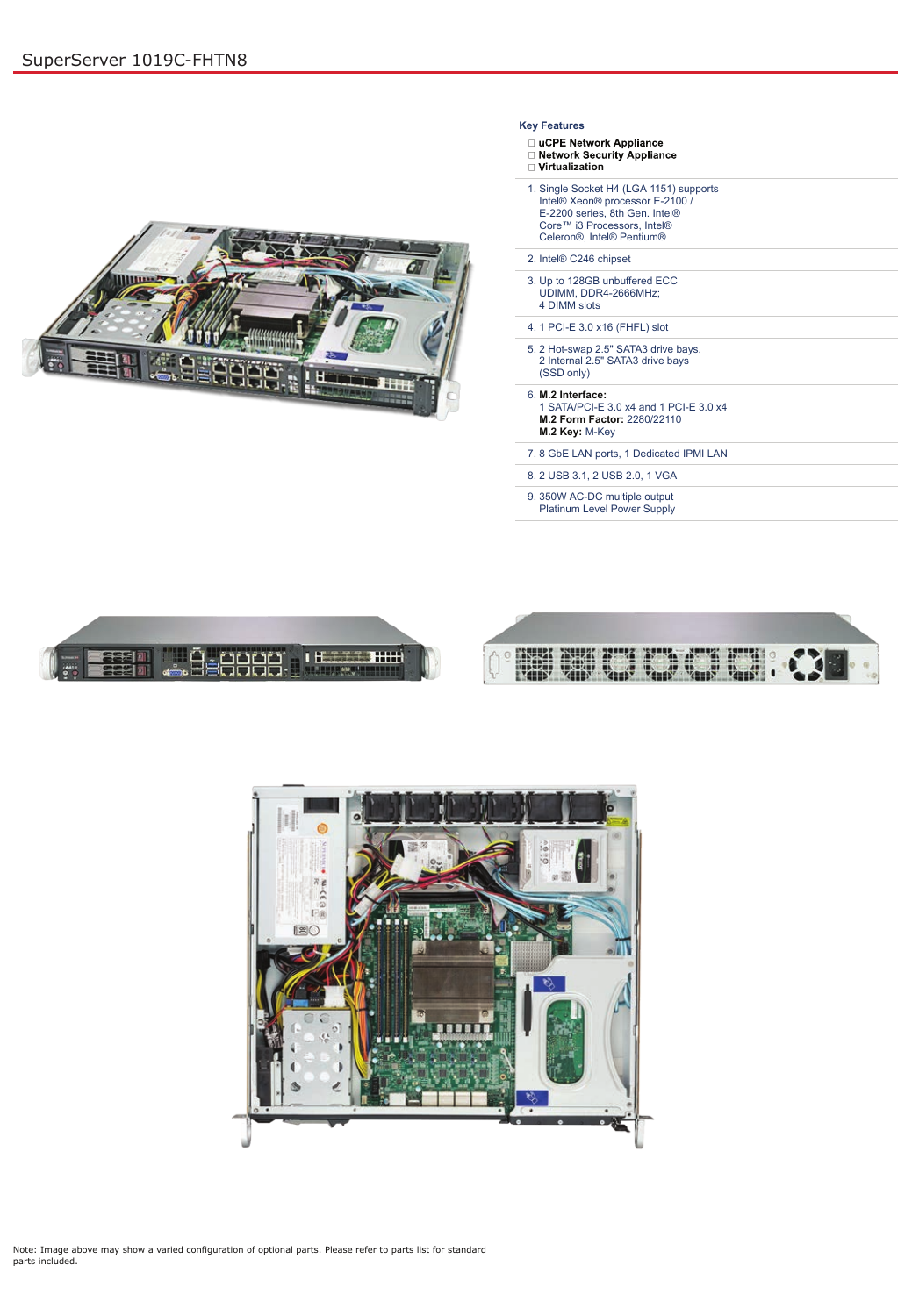| <b>Product SKUs</b>                  |                                                                                                                                                                                                        |  |  |
|--------------------------------------|--------------------------------------------------------------------------------------------------------------------------------------------------------------------------------------------------------|--|--|
| SYS-1019C-<br><b>FHTN8</b>           | SuperServer 1019C-FHTN8 (Black)                                                                                                                                                                        |  |  |
| <b>Motherboard</b>                   |                                                                                                                                                                                                        |  |  |
| <b>Super X11SCM-LN8F</b>             |                                                                                                                                                                                                        |  |  |
| <b>Processor</b>                     |                                                                                                                                                                                                        |  |  |
| <b>CPU</b>                           | Single Socket H4 (LGA 1151),<br>CPU TDP support up to 80W<br>Support Intel® Xeon® processor E-2100 / E-2200 series, 8th<br>Gen. Intel® Core™ i3 Processors, Intel® Celeron®, Intel®<br><b>Pentium®</b> |  |  |
| <b>System Memory</b>                 |                                                                                                                                                                                                        |  |  |
| <b>Memory</b><br>Capacity            | $\blacksquare$ 4 DIMM slots<br>Up to 128GB Unbuffered ECC UDIMM                                                                                                                                        |  |  |
| <b>Memory Type</b>                   | 2666/2400/2133MHz ECC DDR4 SDRAM                                                                                                                                                                       |  |  |
| <b>DIMM Sizes</b>                    | ■ 32GB, 16GB, 8GB, 4GB                                                                                                                                                                                 |  |  |
| <b>Note</b>                          | • 128GB system memory capacity will be available in 2019<br>through a published BIOS update.                                                                                                           |  |  |
| <b>On-Board Devices</b>              |                                                                                                                                                                                                        |  |  |
| <b>Chipset</b>                       | $\blacksquare$ Intel® C246 chipset                                                                                                                                                                     |  |  |
| <b>SATA</b>                          | Intel® C246 controller for SATA3 (6 Gbps) ports; RAID 0, 1,<br>5, 10                                                                                                                                   |  |  |
| <b>IPMI</b>                          | Support for Intelligent Platform Management Interface v.2.0<br>. IPMI 2.0 with virtual media over LAN and KVM-over-LAN<br>support<br>ASPEED AST2500 BMC                                                |  |  |
| <b>Network</b><br><b>Controllers</b> | Eight LAN with Intel® I210-AT                                                                                                                                                                          |  |  |
| Video                                | VGA via Aspeed AST2500 BMC                                                                                                                                                                             |  |  |
| <b>Input / Output</b>                |                                                                                                                                                                                                        |  |  |
| <b>SATA</b>                          | 5 SATA3 (6Gbps) ports                                                                                                                                                                                  |  |  |
| <b>LAN</b>                           | <b>8 RJ45 Gigabit Ethernet LAN ports</b><br>1 RJ45 Dedicated IPMI LAN port                                                                                                                             |  |  |
| <b>USB</b>                           | 2 USB 3.1 ports (front)<br>2 USB 2.0 ports (front)                                                                                                                                                     |  |  |
| Video                                | ■ 1 VGA port                                                                                                                                                                                           |  |  |
| Serial Port /<br>Header              | 1 COM port (option)                                                                                                                                                                                    |  |  |
| <b>System BIOS</b>                   |                                                                                                                                                                                                        |  |  |
| <b>BIOS Type</b>                     | $\blacksquare$ UEFI 256Mb                                                                                                                                                                              |  |  |
|                                      |                                                                                                                                                                                                        |  |  |
| <b>Management</b>                    |                                                                                                                                                                                                        |  |  |
| <b>Software</b>                      | Intel® Node Manager<br><b>IPMI 2.0</b><br>$\blacksquare$ NMI<br>SSM, SPM, SUM<br><b>Watch Dog</b>                                                                                                      |  |  |
|                                      | SuperDoctor® 5                                                                                                                                                                                         |  |  |

| <b>Chassis</b>                            |                                                                                                          |
|-------------------------------------------|----------------------------------------------------------------------------------------------------------|
| <b>Form Factor</b>                        | 1U Rackmount                                                                                             |
| Model                                     | CSE-513BTQC-350B                                                                                         |
|                                           |                                                                                                          |
| <b>Dimensions and Weight</b>              |                                                                                                          |
| Height                                    | 1.7" (43mm)                                                                                              |
| Width                                     | $17.2$ " (437mm)                                                                                         |
| Depth                                     | 15" (381mm)                                                                                              |
| Package                                   | $8"$ (H) x 24" (W) x 27" (D)                                                                             |
| Weight                                    | Gross Weight: $14.1$ lbs $(6.4 \text{ kg})$<br>Net Weight: 10.0 lbs (4.54 kg)                            |
| <b>Available Colors</b>                   | Black front panel with silver chassis                                                                    |
|                                           |                                                                                                          |
| <b>Front Panel</b>                        |                                                                                                          |
| <b>Buttons</b>                            | <b>Power On/Off button</b><br><b>System Reset button</b>                                                 |
| <b>LEDs</b>                               | <b>Power LED</b><br>Hard drive activity LED<br>Network activity LEDs<br>System Information LED           |
|                                           |                                                                                                          |
| <b>Expansion Slots</b>                    |                                                                                                          |
| <b>PCI-Express</b>                        | $\blacksquare$ 1 PCI-E 3.0 x16 (FHFL) slot                                                               |
| M.2                                       | $M.2$ Interface: 1 SATA/PCI-E 3.0 x4 and 1 PCI-E 3.0 x4<br>M.2 Form Factor: 2280/22110<br>M.2 Key: M-Key |
| <b>Drive Bays</b>                         |                                                                                                          |
| Hot-swap                                  | 2 Hot-swap 2.5" SATA3 drive bays                                                                         |
| <b>Internal</b>                           | 2 Internal 2.5" SATA3 drive bays (SSD only)                                                              |
| <b>System Cooling</b>                     |                                                                                                          |
| Fans                                      | 4x 40x28mm 4-pin PWM fans (optional: 2 additional fans)                                                  |
| <b>Power Supply</b>                       |                                                                                                          |
| 350W AC power supply w/ PFC               |                                                                                                          |
| <b>AC Voltage</b>                         | 100-240 V, 50-60 Hz, 5.0-2.5 Amp                                                                         |
| $+5V$                                     | Max.: 15 Amp<br>Min.: 0.2 Amp                                                                            |
| +5V standby                               | Max.: 3 Amp<br>Min.: 0 Amp                                                                               |
| +12V                                      | $Max.: 29$ Amp<br>Min.: 0.5 Amp                                                                          |
| $-12V$                                    | $Max: 0.2$ Amp<br>Min.: 0 Amp                                                                            |
| $+3.3V$                                   | Max.: 12 Amp<br>$Min.: 0.2$ Amp                                                                          |
| <b>Certification</b>                      | <b>Platinum Level Certified</b><br>[Test Report]                                                         |
|                                           |                                                                                                          |
| <b>Operating Environment / Compliance</b> |                                                                                                          |

| $\sim$ portaining military commonly a compliant of |                                                                                                                                                                                                                                                                                                  |  |  |  |
|----------------------------------------------------|--------------------------------------------------------------------------------------------------------------------------------------------------------------------------------------------------------------------------------------------------------------------------------------------------|--|--|--|
| <b>RoHS</b>                                        | RoHS Compliant                                                                                                                                                                                                                                                                                   |  |  |  |
| Environmental<br>Spec.                             | Operating Temperature:<br>$0^{\circ}$ C to 40 $^{\circ}$ C (32 $^{\circ}$ F to 104 $^{\circ}$ F)<br>Non-operating Temperature:<br>-40°C to 70°C (-40°F to 158°F)<br>Operating Relative Humidity:<br>8% to 90% (non-condensing)<br>Non-operating Relative Humidity:<br>5% to 95% (non-condensing) |  |  |  |